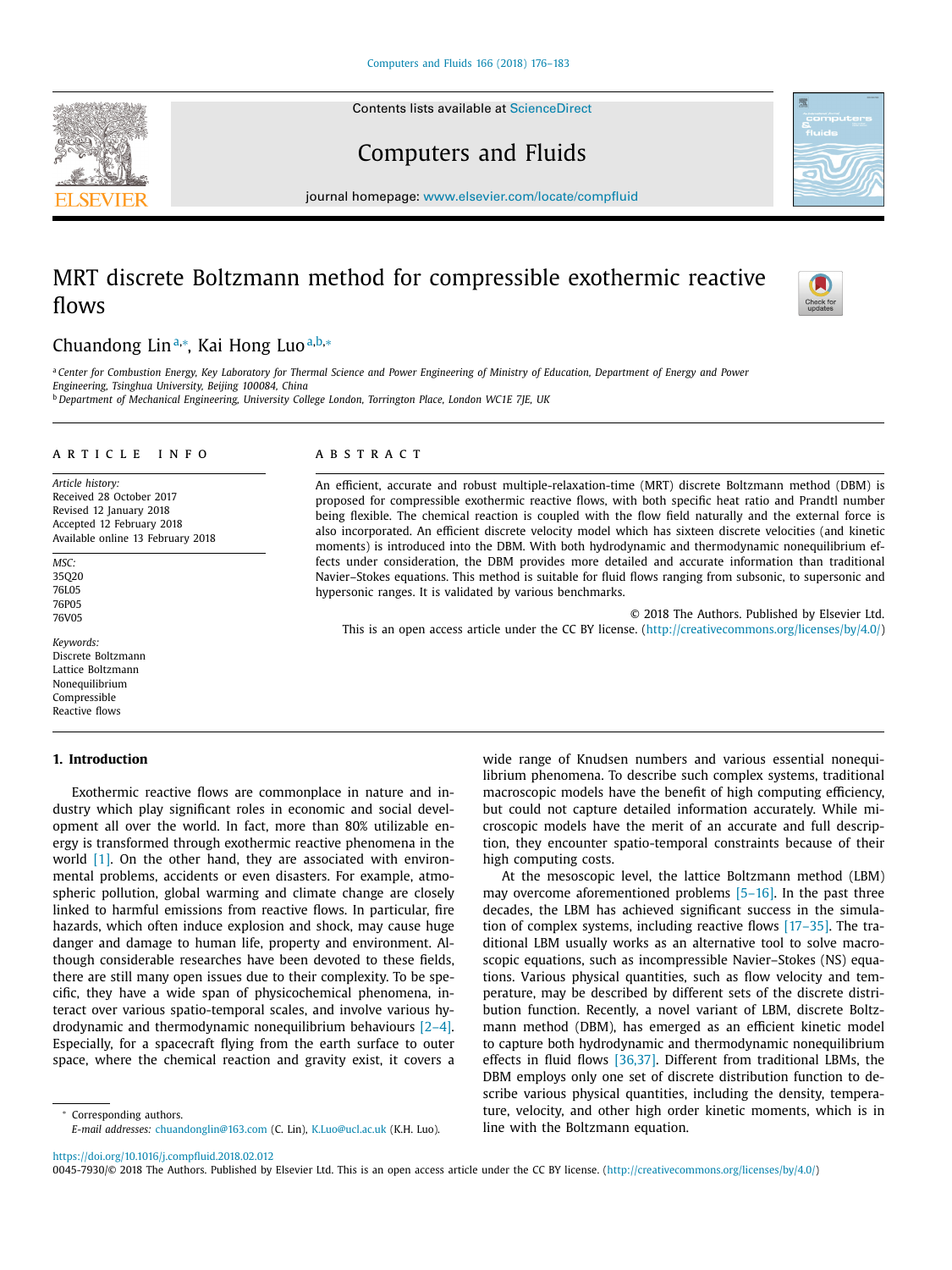<span id="page-1-0"></span>

**Fig. 1.** Sketch of the discrete velocity model D2V16.

Since 2013, several Single-Relaxation-Time DBMs have been formulated for exothermic reactive flows [\[38–40\].](#page-7-0) Yet, the Prandtl number in those proposed model is fixed at  $Pr = 1$ . To overcome this, a multiple-relaxation-time (MRT) DBM was presented [\[41\].](#page-7-0) There are 24 independent kinetic moments satisfied by 24 discrete equilibrium distribution functions in this work [\[41\].](#page-7-0) These kinetic moments are necessary for the DBM to recover the reactive NS equations in the hydrodynamic limit [\[41\].](#page-7-0) Besides, the effects of external force are neglected in this model [\[41\].](#page-7-0) However, external forces (such as gravity) often have essential influences upon reactive flows. In the present work, we introduce a new form of reaction and force terms, and reduce the 24 kinetic moments (and discrete equilibrium distribution functions) to only 16 while the recovery of the NS equations is made as well. Besides its practical value as an efficient computational tool for the traditional dynamics of complex systems, this model also provides details of nonequilibrium behaviours dynamically and conveniently. We describe the DBM in Section 2, validate it in [Section](#page-2-0) 3, and finally summarize this work in [Section](#page-5-0) 4.

#### **2. Discrete Boltzmann method**

The DBE takes the form,

$$
\frac{\partial \mathbf{f}}{\partial t} + \mathbf{v} \cdot \nabla \mathbf{f} = -\mathbf{M}^{-1} \hat{\mathbf{S}} \left( \hat{\mathbf{f}} - \hat{\mathbf{f}}^{eq} \right) - \mathbf{A} + \mathbf{F} + \mathbf{R}.
$$
 (1)

Here  $\mathbf{f} = (f_1 \ f_2 \ \cdots \ f_N)^T$  and  $\mathbf{f}^{eq} = (f_1^{eq} \ f_2^{eq} \ \cdots \ f_N^{eq})^T$  denote distribution functions and their equilibrium counterparts, respectively.  $\hat{\mathbf{f}} = (\hat{f}_1 \ \hat{f}_2 \ \cdots \ \hat{f}_N)^T$  and  $\hat{\mathbf{f}}^{eq} = (\hat{f}_1^{eq} \ \hat{f}_2^{eq} \ \cdots \ \hat{f}_N^{eq})^T$  represent kinetic moments of discrete distribution function and their equilibrium counterparts, respectively. **M**−<sup>1</sup> is the inverse matrix of **M**, and **M** is a square matrix, see Appendix A.  $\hat{S}$  =  $\text{diag}(\hat{S}_1 \ \hat{S}_2 \ \cdots \ \hat{S}_N)$  is a diagonal matrix with element  $\hat{S}_i$  describing the speed of  $\hat{f}_i$  approaching  $\hat{f}_i^{eq}$ , with  $i = 1, 2, \dots, N$  and  $N = 16$ . As shown in Fig. 1, the discrete velocities,  $\mathbf{v} = \text{diag}(\mathbf{v}_1 \, \mathbf{v}_2 \cdots \mathbf{v}_N)$ , take the following form,

$$
\mathbf{v}_{i} = \begin{cases} \text{cyc} : (\pm v_{a}, 0) & 1 \leq i \leq 4, \\ \text{cyc} : (\pm v_{a}, \pm v_{a}) & 5 \leq i \leq 8, \\ \text{cyc} : (\pm v_{b}, 0) & 9 \leq i \leq 12, \\ \text{cyc} : (\pm v_{b}, \pm v_{b}) & 13 \leq i \leq 16, \end{cases}
$$
(2)

with tunable parameters  $v_a$  and  $v_b$  controlling the value of  $v_i$ .

The artificial term  $\hat{\mathbf{A}} = (0 \cdots 0) \hat{A}_8 \hat{A}_9 \hat{0} \cdots 0)^T$  is used to modify the collision operator  $\Omega = -M^{-1}\hat{S}(\hat{f} - \hat{f}^{eq})$ , in terms of

$$
\hat{A}_8 = \rho T \frac{\hat{S}_8 - \hat{S}_5}{\hat{S}_5} \left[ 4u_x \left( \frac{D + I - 1}{D + I} \frac{\partial u_x}{\partial x} - \frac{1}{D + I} \frac{\partial u_y}{\partial y} \right) + 2u_y \left( \frac{\partial u_y}{\partial x} + \frac{\partial u_x}{\partial y} \right) \right],\tag{3}
$$

$$
\hat{A}_9 = \rho T \frac{\hat{S}_9 - \hat{S}_7}{\hat{S}_7} \left[ 4u_y \left( \frac{D + I - 1}{D + I} \frac{\partial u_y}{\partial y} - \frac{1}{D + I} \frac{\partial u_x}{\partial x} \right) + 2u_x \left( \frac{\partial u_y}{\partial x} + \frac{\partial u_x}{\partial y} \right) \right].
$$
\n(4)

The reason for this modification is as follows. Although the tunable relaxation coefficients  $\hat{S}_i$  seem mathematically independent of each other, coupling may exist among the relaxation processes of various kinetic modes  $(\hat{f}_i^{ne} = \hat{f}_i - \hat{f}_i^{eq})$  from the physical point of view. For the sake of correct description of macroscopic behaviours, we should perform the Chapman–Enskog expansion, analyze the consistency of nonequilibrium transportation terms in the recovered hydrodynamic equations, and find a solution for the modification to the collision term. In short, this modification is incorporated in the DBM to recover the consistent NS equations in the hydrodynamic limit, see Appendix A. The artificial term is the function of the velocities  $(u_x, u_y)$  and the first-order partial derivatives of them with respect to *x* or *y*. These derivatives can be solved by various finite difference schemes. In this work, the central difference scheme is adopted. For example,

$$
\frac{\partial u_x}{\partial x} = \frac{u_x(i_x + 1, i_y) - u_x(i_x - 1, i_y)}{2\Delta x}
$$
(5)

at the node  $(i_x, i_y)$ . Numerical tests demonstrate that the artificial term does not induce significant numerical problems. Furthermore, the artificial term can be removed for the case  $\hat{S}_5 = \hat{S}_8$  and  $\hat{S}_7 = \hat{S}_9$ .

The force and reaction terms,  $\mathbf{F} + \mathbf{R} = (F_1 + R_1 \quad F_2 + R_2 \quad \cdots$  $F_N + R_N$ <sup>T</sup>, describe the variations of the distribution function due to the external force and chemical reaction. Specifically,

$$
F_i + R_i = \frac{1}{\tau} \Big[ f_i^{eq} \big( \rho, \mathbf{u} + \mathbf{a}\tau, T + \tau T' \big) - f_i^{eq} \big( \rho, \mathbf{u}, T \big) \Big]. \tag{6}
$$

Mathematically, the difference of the equilibrium distribution functions over a small time interval is an approximation to the change rate of distribution functions, based on the assumption  $f_i \approx f_i^{\bar{e}q}$ . The physical reason for Eq. (6) is as follows. It is regarded that neither external force nor chemical reaction changes the density  $\rho$ . The external force affects the hydrodynamic velocity **u** with acceleration **<sup>a</sup>**. Consequently, the velocity changes from **<sup>u</sup>** into **<sup>u</sup>** <sup>+</sup> **<sup>a</sup>**τ within a small time interval  $\tau$  due to the external force. Meanwhile, the temperature changes into  $T + \tau T'$  on account of the chemical reaction. Specifically, the change rate of energy is

$$
E' = \rho \mathbf{u} \cdot \mathbf{a} + \rho Q \lambda',\tag{7}
$$

because of the external force and chemical reaction. From Eq. (7) and the definition  $E = \frac{D+I}{2} \rho T + \frac{1}{2} \rho \mathbf{u} \cdot \mathbf{u}$ , we obtain the change rate of temperature

$$
T' = \frac{2Q\lambda'}{D+I},\tag{8}
$$

where  $D = 2$  stands for the number of dimensions, *I* the number of extra degrees of freedom corresponding to molecular rotation and/or internal vibration. The reaction process  $\lambda$  is defined as the mass ratio of the chemical product to mixture. The chemical reaction is controlled by the Cochran's rate function

$$
\lambda' = \omega_1 p^m (1 - \lambda) + \omega_2 p^n \lambda (1 - \lambda), \tag{9}
$$

which depends upon the pressure,  $p = \rho T$ , in terms of adjustable parameters  $\omega_1$ ,  $\omega_2$ , *m* and *n* [\[42\].](#page-7-0) Here  $\lambda$  is defined as the local mass fraction of the reaction product. Without loss of generality, we choose  $(\omega_1, \omega_2, m, n) = (2, 100, 2, 2.5)$ , and employ the ignition temperature  $T_{ig} = 1.1$  in this work. Only when  $T > T_{ig}$  can the chemical reaction take place.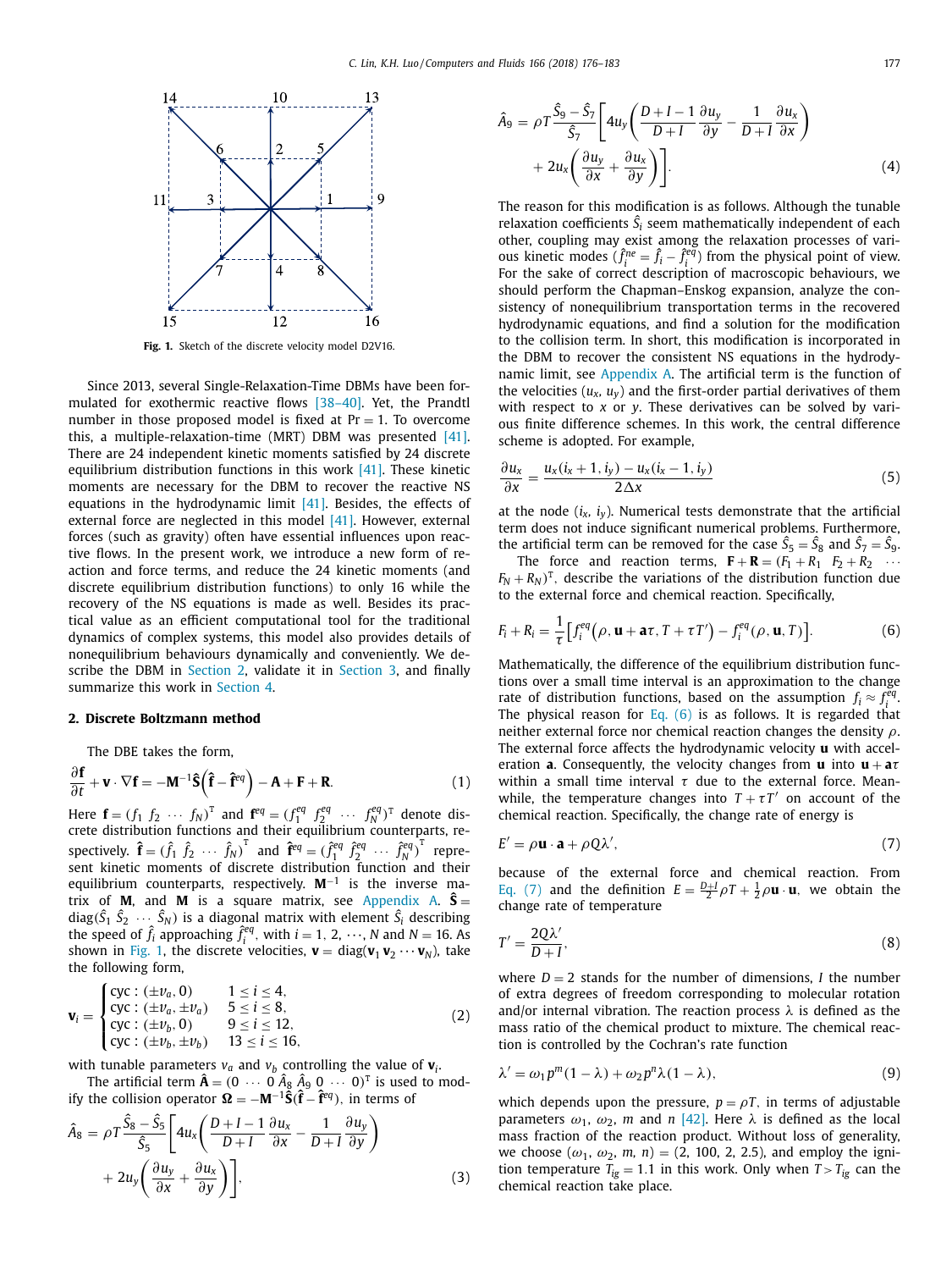<span id="page-2-0"></span>For the sake of recovering the NS equations, the discrete equilibrium distribution function should satisfy the following relations

$$
\sum f_i^{eq} = \rho,\tag{10}
$$

$$
\sum f_i^{eq} v_{i\alpha} = \rho u_{\alpha},\tag{11}
$$

$$
\sum f_i^{eq} (v_i^2 + \eta_i^2) = \rho [(D+I)T + u^2], \tag{12}
$$

$$
\sum f_i^{eq} v_{i\alpha} v_{i\beta} = \rho (\delta_{\alpha\beta} T + u_\alpha u_\beta), \tag{13}
$$

$$
\sum f_i^{eq} (v_i^2 + \eta_i^2) v_{i\alpha} = \rho u_{\alpha} [(D + I + 2)T + u^2], \tag{14}
$$

$$
\sum f_i^{eq} v_{i\alpha} v_{i\beta} v_{i\chi} = \rho (u_{\alpha} \delta_{\beta\chi} + u_{\beta} \delta_{\chi\alpha} + u_{\chi} \delta_{\alpha\beta}) T + \rho u_{\alpha} u_{\beta} u_{\chi}, \quad (15)
$$

$$
\sum f_i^{eq} (v_i^2 + \eta_i^2) v_{i\alpha} v_{i\beta} = \rho \delta_{\alpha\beta} [(D + I + 2)T + u^2]T + \rho u_{\alpha} u_{\beta} [(D + I + 4)T + u^2],
$$
(16)

where  $\eta_i^2$  is employed to describe internal energies in extra degrees of freedom, with  $\eta_i = \eta_a$  for  $5 \le i \le 8$  and  $\eta_i = 0$  for the others.

In fact, Eqs. (10)–(16) can be uniformly written as  $M \times f^{eq} = \hat{f}^{eq}$ . In Eqs. (10)–(12),  $f_i^{eq}$  can be replaced by  $f_i$ , from which we can calculate physical quantities ( $\rho$ , **u**, *T*). Whereas replacing  $f_i^{eq}$  with *fi* results in the imbalance between the left and right sides of Eqs. (13)–(16). These differences are just departures of high order kinetic moments of the distribution function from their equilibrium counterparts, i.e.,  $\hat{f}_i^{ne} = \hat{f}_i - \hat{f}_i^{eq}$ . The departures can be utilized to probe the nonequilibrium states from various points of view. Note that  $\hat{f}^{ne}_{i} = 0$  for  $1 \leq i \leq 4$  due to the conservation laws, hence the parameters  $\hat{S}_1$ ,  $\hat{S}_2$ ,  $\hat{S}_3$  and  $\hat{S}_4$  do not play any role. While  $\hat{f}^{ne}_i$  may be nonzero for  $i \geq 5$  in nonequilibrium state. To be specific,  $\hat{f}_5^{\text{ne}}$  ( $\hat{f}_7^{\text{ne}}$ ) is the departure of energy in the *x* (*y*) direction from its equilibrium state;  $\hat{f}_5^{ne}$ ,  $\hat{f}_6^{ne}$ , and  $\hat{f}_7^{ne}$  are linked with the viscous stress tensor;  $\hat{f}_R^{\text{ne}}$ ,  $\hat{f}_S^{\text{ne}}$ ,  $\hat{f}_{11}^{\text{ne}}$ ,  $\hat{f}_{11}^{\text{ne}}$ ,  $\hat{f}_{12}^{\text{ne}}$ , and  $\hat{f}_{13}^{\text{ne}}$ <br>refer to the departures of energy fluxes from their equilibrium counterparts;  $\hat{f}_{14}^{ne}$ ,  $\hat{f}_{15}^{ne}$ , and  $\hat{f}_{16}^{ne}$  are related to fluxes of energy flux from their equilibrium counterparts. The nonequilibrium effect  $\hat{f}^{\text{ne}}_i$ , multiplied by its amplification factor  $\hat{S}_i$ , plays an essential role in the evolution of fluid systems. It is clear that  $\hat{f}^{ne}_i$  in Eq. [\(A.1\)](#page-6-0) has a strong effect with large  $\hat{S}_i$ . Actually, those departures are calculated conveniently in each iteration of the computing process. Moreover, the dynamic viscosity  $\mu$ , thermal conductivity  $\kappa$ , and Prandtl number Pr are functions of  $\hat{S}_i$ . Specifically,  $\mu = \rho T / \hat{S}_{\mu}$ ,  $\kappa = (D + I + 2)\rho T / (2\hat{S}_{\kappa})$ , and  $Pr = \hat{S}_{\kappa} / \hat{S}_{\mu}$ , for  $\hat{S}_{\mu} = \hat{S}_{5} = \hat{S}_{6} = \hat{S}_{7}$  and  $\hat{S}_{\kappa} = \hat{S}_{8} = \hat{S}_{9}$ , see Appendix A. In contrast, all the amplification factors are identical in the SRT model, i.e.,  $Pr = 1$ . which is only a special case of the MRT model.

It can be found that discrete Boltzmann equation is in a simple form and its algorithm is easy to code. In contrast, the NS equations depend upon both the first-order and second-order partial derivatives of velocities  $(u_x, u_y)$  with respect to *x* or *y*, which are nonlinear terms relatively difficult to be treated with [\[40\].](#page-7-0) Moreover, it often needs to solve the Poisson equation based on global data transfer in NS method, while all spatio-temporal information communication is local in DBM that is suitable for massively parallel computing. In addition, the DBM provides an efficient tool to study detailed nonequilibrium effects and/or rarefied effects of gas flows beyond NS equations by capturing the departures of kinetic moments from their equilibrium counterparts [\[40,43\].](#page-7-0) Finally, it is



**Fig. 2.** Initial configuration (a) and time evolution (b) of physical quantities in the process of chemical reaction in a free falling box. The squares stand for D2V16 results, triangles for D2V24 results, and lines for exact solutions.

easy to have a proper kinetic boundary condition for DBM to describe the velocity slip and the flow characteristics in the Knudsen layer that cannot be well described by traditional hydrodynamic models [\[43\].](#page-7-0)

### **3. Validation and verification**

For validation and verification purposes, four benchmark tests are performed. (i) The chemical reaction in a free falling box is simulated to verify the effects of external force and chemical reaction. (ii) The simulation of a detonation wave is carried out to demonstrate the DBM in the case with violent chemical heat release. Additionally, we assess the spatial and temporal convergence of the numerical results. (iii) To verify the DBM for adjustable specific heat ratios and Prandtl numbers, we simulate Couette flow. Moreover, it is demonstrated that the nonequilibrium information provided by the DBM coincides with its analytical solution. (iv) Finally, a typical two-dimensional benchmark, shock reflection, is simulated successfully. Besides, it is demonstrated in the first two tests that the discrete velocity model D2V16 has higher efficiency and better robustness than D2V24 [\[41\].](#page-7-0) Note that the second order Runge–Kutta scheme is adopted for the time derivative, while the second order nonoscillatory and nonfree-parameter dissipation difference scheme  $[44]$  is employed for the space derivative in Eq. [\(1\).](#page-1-0) It is preferable to set  $\Delta t \leq 1/\text{Max}(\hat{S}_i)$  due to the explicit scheme for the time derivative, where  $Max(\hat{S}_i)$  denotes the maximum among  $\hat{S}_i$ . The relation between the time step  $\Delta t$  and space step  $\Delta x = \Delta y$  should satisfy convergence conditions. Additionally, variables and parameters used in this paper are expressed in nondimensional forms, i.e., the widely accepted LB units [\[45,46\].](#page-7-0)

#### *3.1. Reaction in a free falling box*

First of all, we simulate the exothermic chemical reaction in a free falling box, see Fig.  $2(a)$ . Initially, the box is evenly filled with premixed chemical reaction with released heat  $Q = 1.0$ , density  $\rho = 1.0$ , temperature  $T = 2.0$ , velocity  $\mathbf{u} = 0$ , and acceleration  $g = (0, 140)$ . The reaction is ignited uniformly, hence we adopt only one mesh grid, i.e.,  $N_x = N_y = 1$ , and the space step  $\Delta x =$  $\Delta y = 10^{-5}$ , time step  $\Delta t = 10^{-6}$ . In addition, the specular reflection boundary conditions are imposed. There are two purposes of this simulation. One is to validate the simulation results in the case with both the external force and chemical reaction taken into account. The other is to compare D2V16 with D2V24 constructed in Ref. [\[41\].](#page-7-0) The parameters  $(v_a, v_b, \eta_a) = (1.7, 3.7, 3.3)$  is adopted for D2V16, and  $(v_a, v_b, v_c, \eta_a, \eta_b, \eta_c) = (1.2, 1.9, 2.7, 3.5, 0.1, 2.0)$  is chosen for D2V24. For both D2V16 and D2V24 models, the collision parameters are  $\hat{S}_i = 10^5$  except  $\hat{S}_5 = \hat{S}_6 = \hat{S}_7 = 2 \times 10^4$ . Correspondingly, the Prandtl number  $Pr = \hat{S}_k / \hat{S}_\mu = 5$ , with  $\hat{S}_\mu = \hat{S}_5 = \hat{S}_6 = \hat{S}_7$ , and  $\hat{S}_k = \hat{S}_8 = \hat{S}_9$ . The specific heat ratio is  $\gamma = (I + 4)/(I + 2)$ 1.4.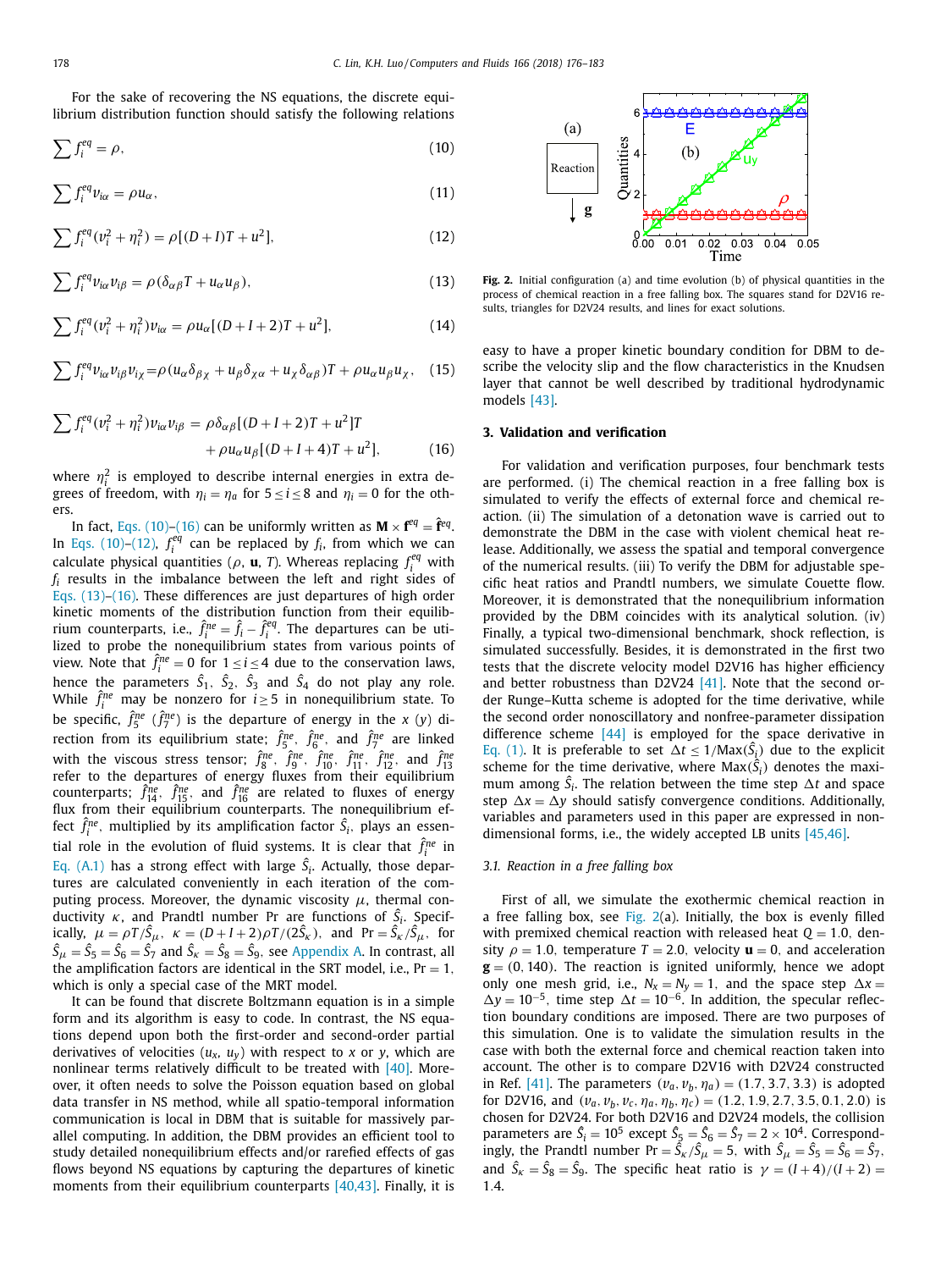

**Fig. 3.** Sketch of the initial configuration for detonation.



**Fig. 4.** Pressure profiles in the evolution of the detonation wave at times,  $t_1 = 0.25$ ,  $t_2 = 0.30$ ,  $t_3 = 0.35$ , and  $t_4 = 0.40$ , respectively.

[Fig.](#page-2-0) 2(b) displays the evolution of physical quantities ( $\rho$ ,  $u_v$ , *E*), where *E* is the sum of internal energy and chemical heat. The squares are for D2V16 results, triangles for D2V24 results, and lines for exact solutions. In the process of chemical reaction in the free falling box, the chemical reactant changes into the product and the chemical heat is released, with the conservation of total mass, momentum and energy. Obviously, both D2V16 and D2V24 provide numerical results  $\rho = 1.0$  and  $E = 6.0$ , which equal the exact solutions precisely. And the flow velocity simulated by either D2V16 or D2V24 coincides the exact  $\mathbf{u} = \mathbf{g}t$ . Consequently, both D2V16 and D2V24 are satisfactory. Moreover, on a personal computer, the computing time is 1.3 s for D2V16, and 2.4 s for D2V24. Clearly, D2V16 requires less RAM and shorter computing time than D2V24.

#### *3.2. Detonation wave*

In order to test the present DBM under the condition with violet chemical heat release, we target the detonation wave. The initial configuration is

$$
\begin{cases} (\rho, T, u_x, u_y, \lambda)_L = (1.38837, 1.57856, 0.57735, 0, 1) \\ (\rho, T, u_x, u_y, \lambda)_R = (1, 1, 0, 0, 0) \end{cases}
$$
(17)

where the suffix *L* indexes the left part,  $0 < x < 0.05$ , and *R* the right part  $0.05 < x < 1$ , see Fig. 3. The inflow or outflow condition is adopted in the *x* direction, the period condition is employed in the *y* direction. The parameters are  $I = 3$ ,  $Q = 1$ ,  $(v_a, v_b, \eta_a) = (1.7, 3.7, 3.3), \Delta t = 10^{-5}, \Delta x = \Delta y = 10^{-4}, \text{ and } N_x \times N_y$  $N_y = 10,000 \times 1$ . The collision parameters are  $\hat{S}_i = 10^5$  except  $\hat{S}_{\mu}$  $(i.e., \hat{S}_5, \hat{S}_6, \hat{S}_7) = 2 \times 10^4.$ 

The detonation wave travels from left to right with speed *vs*. The chemical reactant is in front of the detonation wave with  $\lambda = 0$ , and it changes into the product after the wave with  $\lambda =$ 1. Fig. 4 illustrates the propagation of pressure at time instants,  $t_1 = 0.25$ ,  $t_2 = 0.30$ ,  $t_3 = 0.35$ , and  $t_4 = 0.40$ , respectively. It can be obtained in Fig. 4 that the speed of the detonation wave is  $v_s = 2.062$ . Compared with the theoretical value  $v_s = 2.06395$ , the error is only 0.09%, which is satisfactory.

The physical quantities ( $\rho$ ,  $u_x$ , T, p) firstly increase in the compression zone, then reduce in the rarefaction zone, and finally level off after the detonation wave. Their profiles at time  $t_4 = 0.40$  are plotted in Fig.  $5$  (a)–(d). Squares are for numerical results and lines are for Zeldovich–Neumann–Doering (ZND) solutions [\[2\].](#page-7-0) Simulation results behind the detonation wave are ( $\rho$ ,  $u_x$ , *T*,  $p$ ) = (1.38907, 0.577593, 1.57737, 2.19109). Compared with the analytical solutions (ρ*, ux, T, <sup>p</sup>*) <sup>=</sup> (1.38837, 0.57735, 1.57856, 2.19162), the relative differences are (0.05%, 0.04%, 0.08%, 0.02%), respectively. Obviously, the numerical and analytical results coincide well in Fig. 5. The tiny differences between them are due to the fact that the ZND theory ignores the viscosity and heat conduction, and the von Neumann peak is assumed as a strong discontinuity which is not a truth. The DBM considers the viscosity, heat conduction as well as other nonequilibrium effects. Note that, with the decrease of collision parameters, the nonequilibrium effects are enhanced, and the differences between the DBM and analytical solutions become large [\[41\].](#page-7-0)

To compare the numerical robustness of D2V16 and D2V24 [\[41\],](#page-7-0) the aforementioned detonation wave is simulated by using the D2V24 as well. The parameters are  $(v_a, v_b, v_c, \eta_a, \eta_b, \eta_c)$ (3.5, 4.0, 5.0, 4.0, 0.0, 3.0) for D2V24. The other parameters are the same as those for D2V16. [Fig.](#page-4-0) 6 exhibits the pressure profile at time  $t = 0.028$ . The solid (dotted) line stands for D2V16 (D2V24).



**Fig. 5.** Profiles of the detonation wave: (a) density ρ, (b) velocity *ux*, (c) temperature *T*, and (d) pressure *p*. Squares and lines refer to numerical and analytical results, respectively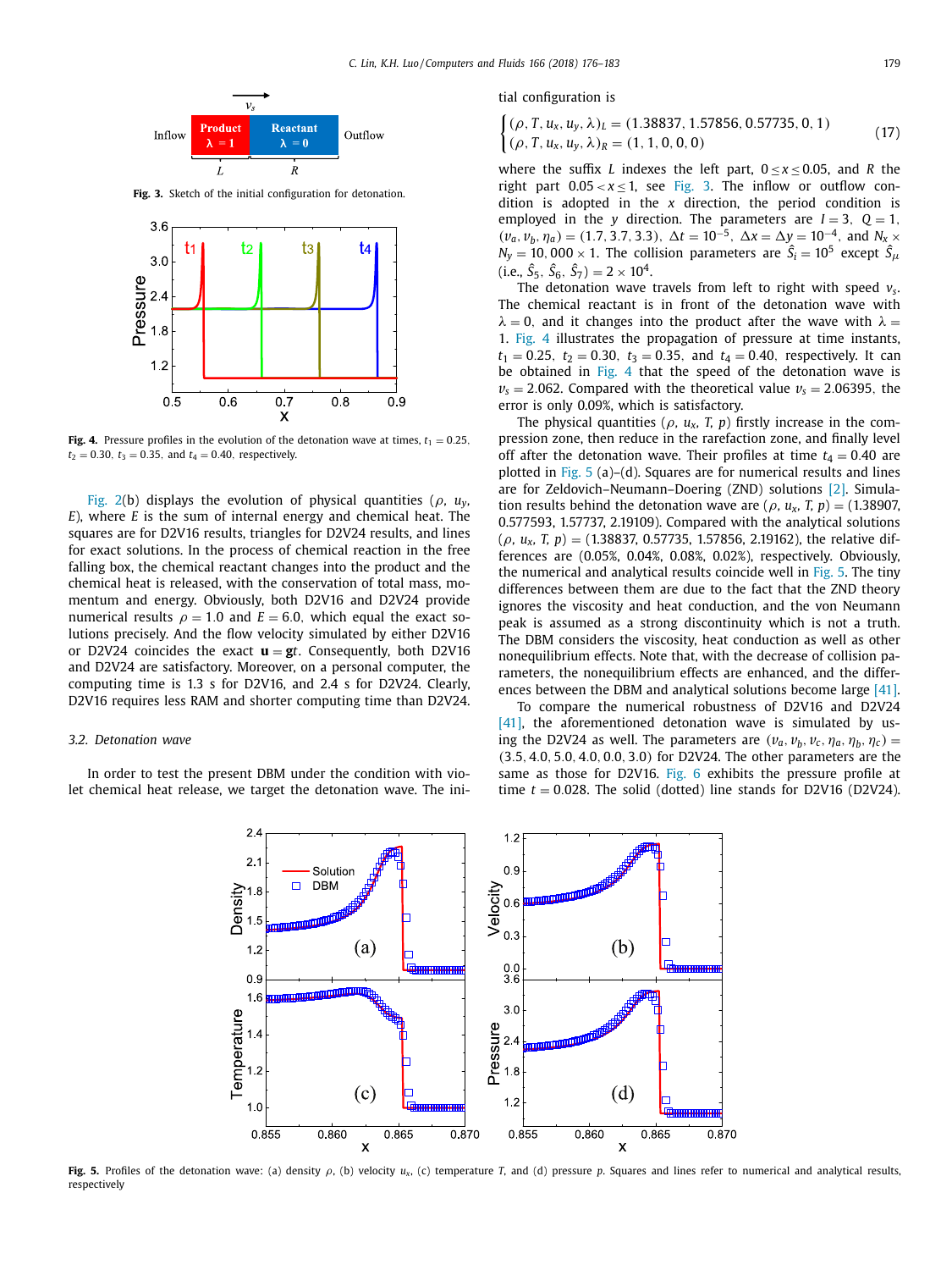<span id="page-4-0"></span>

**Fig. 6.** Comparison between simulation results of D2V16 and D2V24.

Obviously, D2V16 gives a smooth profile around the detonation front, while D2V24 gives an oscillating profile. This nonphysical oscillation is soon amplified and results in the stop of the simulation program. Moreover, further tests demonstrate that D2V16 is capable of simulating the detonation wave for Mach number  $Ma > 100$ . However, it is difficult and even impossible to use D2V24 to simulate such high-Mach systems.

Next, let us assess the spatial and temporal convergence of the DBM results. The spatial convergence is proved considering several values of the space step,  $\Delta x = \Delta y = 5 \times 10^{-6}$ ,  $1 \times 10^{-5}$ ,  $2 \times 10^{-5}$ ,  $4 \times 10^{-5}$ ,  $8 \times 10^{-5}$ ,  $1.6 \times 10^{-4}$ , with fixed time step  $\Delta t = 1 \times 10^{-6}$ . The relative difference of the minimum value of  $\hat{f}_5^{ne}$  around the detonation wave is chosen as the numerical error. Fig. 7 (a) illustrates the numerical error versus space step. The squares stand for the DBM results and the line for the fitting function,  $ln(error) =$  $k\ln(\Delta x) + 10.2446$ , with the slope  $k = 2.16164$ . It is near the exact value  $k = 2$  since the space derivative is solved at the second order level.

In a similar way, the temporal convergence is demonstrated considering several values of the time step,  $\Delta t = 5 \times 10^{-7}$ , 1 ×  $10^{-6}$ ,  $2 \times 10^{-6}$ ,  $4 \times 10^{-6}$ ,  $8 \times 10^{-6}$ ,  $1.6 \times 10^{-5}$ , with fixed space step  $\Delta x = \Delta y = 1.6 \times 10^{-4}$ . Fig. 7 (a) illustrates the numerical error versus time step. The fitting function takes the form,  $ln(error) = k ln(\Delta t) + 15.6137$  with  $k = 2.06822$ . The slope is close to the exact one  $k = 2$  because the second order scheme is used for the time derivative.

#### *3.3. Couette flow*

To verify the DBM for various values of the specific heat ratio  $\gamma$ and Prandtl number Pr, we simulate Couette flow. The velocities of the upper and lower walls are  $\mathbf{u} = u_0 \mathbf{e}_x$  and 0, respectively. Here  $\mathbf{e}_x$ is the unit vector in the *x* direction, and  $u_0 = 0.1$ . The distance between the two walls is  $H = 0.2$ . The initial flow field is set as ( $\rho$ , **u**,  $T$ ) = (1, 0, 1). The viscous shear stress transmits momentum into the fluid and changes the flow velocity distribution, see [Fig.](#page-5-0) 10.



**Fig. 8.** Sketch of the initial configuration for Couette flow.

When the field reaches steady, the temperature is different for various  $\gamma$  or Pr, see [Fig.](#page-5-0) 9. The space step is  $\Delta x = \Delta y = 10^{-3}$ , the time step  $\Delta t = 5 \times 10^{-5}$ , and the parameters ( $v_a$ ,  $v_b$ ,  $\eta_a$ ) = (1.1, 1.7, 2.3). Periodic boundary conditions are employed for the left and right boundaries, and the nonequilibrium extrapolation method is applied to the top and bottom boundaries. The sketch of the initial configuration for Couette flow is shown in Fig. 8.

[Fig.](#page-5-0) 9 illustrates the temperature *T* versus *y* when the Couette flow reaches equilibrium. [Fig.](#page-5-0) 9(a) shows the cases with  $\gamma = 1.3$ , 1.5, 1.8, and fixed  $Pr = 1.0$ ; [Fig.](#page-5-0) 9(b) shows the cases with  $Pr = 0.5$ , 1.0, 2.0, and fixed  $\gamma = 1.5$ . The collision parameter  $\hat{S}_{\mu}$  is  $2 \times 10^3$  for  $Pr = 0.5$ ,  $1 \times 10^3$  for  $Pr = 1.0$ , and  $5 \times 10^2$  for  $Pr = 2.0$ , the other collision parameters  $\hat{S}_i$  are  $1 \times 10^3$ . The symbols represent DBM results, the lines denote the corresponding analytical solutions,

$$
T = T_1 + (T_2 - T_1)\frac{x}{H} + \frac{\mu}{2\kappa}u_0^2\frac{x}{H}\left(1 - \frac{x}{H}\right),
$$
\n(18)

where  $T_1 (= 1.0)$  and  $T_2 (= 1.0)$  are temperatures of the lower and upper walls, respectively. Obviously, the numerical results agree well with the analytical solutions. [Fig.](#page-5-0) 10 exhibits the horizontal velocity  $u_x$  (a) and nonequilibrium quantity  $\hat{f}_6^{ne}$  (b) versus *y* in the case with  $\gamma = 1.5$  and Pr = 0.5. The squares, circles, triangles, and diamonds stand for DBM results at times  $t_1 = 0.05$ ,  $t_2 = 1$ ,  $t_3 = 5$ , and  $t_4 = 30$ , respectively. In panel (a), the lines are for the analytical solutions,

$$
u = \frac{y}{H}u_0 + \frac{2}{\pi}u_0 \sum_{n=1}^{\infty} \left[ \frac{(-1)^n}{n} exp\left(-n^2 \pi^2 \frac{\mu t}{\rho H^2}\right) sin\left(\frac{n \pi y}{H}\right) \right].
$$
 (19)

Clearly, the numerical and analytical results coincide well with each other. Hence, the DBM has the capability of capturing the flow field in the dynamic process of the Couette Flow. In panel (b), the lines stand for the analytical solutions

$$
\hat{f}_6^{ne} = -\mu \left( \frac{\partial u_x}{\partial y} + \frac{\partial u_y}{\partial x} \right).
$$
\n(20)

It can be found that the DBM results are in good agreement with the analytical values. That is to say, the DBM could describe the nonequilibrium behaviours accurately.



**Fig. 7.** Numerical errors versus space (a) and time steps (b). The squares stand for the DBM results and the line for the fitting function.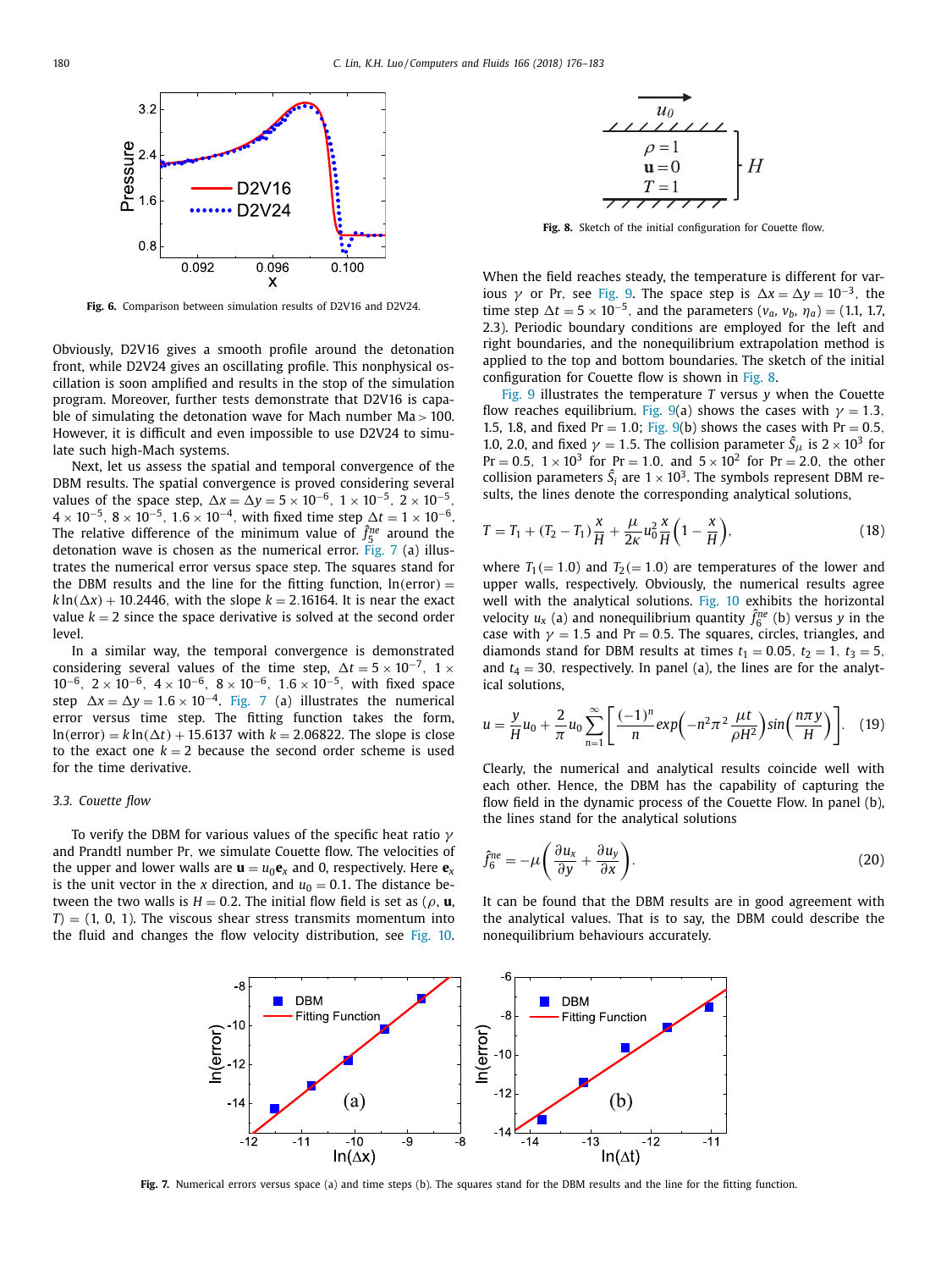<span id="page-5-0"></span>

**Fig.** 9. Temperature distribution of steady Couette flow: (a)  $\gamma = 1.3$  (squares), 1.5 (circles), 1.8 (triangles), and fixed Pr = 1.0, (b) Pr = 0.5 (squares), 1.0 (circles), 2.0 (triangles), and fixed  $\gamma = 1.5$ . The symbols indicate DBM results and the lines denote analytical solutions.



**Fig. 10.** Distribution of  $u_x$  (a) and  $\hat{f}_6^{\text{ne}}$  (b) along y in the evolution of Couette flow at various times:  $t_1 = 0.05$  (squares),  $t_2 = 1$  (circles),  $t_3 = 5$  (triangles), and  $t_4 = 30$ (diamonds), respectively. The symbols stand for numerical results, the lines for analytical solutions.



**Fig. 11.** Density contour of steady regular shock reflection on a wall.

#### *3.4. Shock reflection*

For the purpose of verifying the model for two dimensional systems, we use a typical benchmark: regular shock reflection. The computational domain is a rectangle. The reflecting surface is imposed on the bottom, the supersonic outflow is adopted for the right boundary, and the Dirichlet conditions are utilized on the top and left boundaries, i.e.,

$$
\begin{cases} (\rho, T, u_x, u_y)_{0,y,t} &= (1, 0.5, 2, 0) \\ (\rho, T, u_x, u_y)_{x,0.1,t} &= (1.25, 0.56, 1.9, -0.173205) \end{cases} \tag{21}
$$

The interesting readers refer to Ref. [\[41\]](#page-7-0) for more details of the initial configuration. The parameters are  $N_x \times N_y = 300 \times 100$ ,  $\Delta x =$  $\Delta y = 10^{-3}$ ,  $\Delta t = 5 \times 10^{-6}$ , *I* = 2, (*v<sub>a</sub>*, *v<sub>b</sub>*, *η<sub>a</sub>*) = (1.7, 2.9, 3.0). The collision parameters are  $\hat{S}_{\mu} = 1.8 \times 10^{5}$ , and 2 × 10<sup>5</sup> for the others. Fig. 11 exhibits the density contour of the steady regular shock reflection. Theoretically, the angle between the incident shock wave and the wall is  $\phi = \pi/6$  while the DBM gives the angle  $\phi =$ ArcTan(0.1/0.173). The relative difference between them is only 0.1%, which is satisfying.

#### **4. Conclusions**

We present an MRT DBM for compressible flows, taking both chemical reaction and external force into account. The specific heat ratio as well as the Prandtl number are flexible. This model recovers the reactive NS equations in the hydrodynamic limit. Meanwhile, thermodynamic nonequilibrium effects are dynamically taken into account through considering the departures of kinetic moments from their equilibrium counterparts. In fact, the nonequilibrium effects together with their relaxation parameters play a crucial role in fluid systems.

Compared with a previous MRT DBM where 24 discrete velocities (and kinetic moments) are employed to couple the chemical reaction with fluid flows [\[41\],](#page-7-0) our model requires only 16 discrete velocities (and kinetic moments) and thus less computing efforts. Compared to another MRT DBM with the incorporation of only a conventional force term [\[37\],](#page-7-0) our model introduces a new form for both force and reaction terms, which are physically more general. In this paper, we also demonstrate that the present model provides high computational efficiency, physical fidelity, and numerical robustness

#### **Acknowledgements**

The authors thank Drs. Haifeng Wang and Feifei Qin for helpful discussions. This work is supported by the Natural Science Foundation of China [\(NSFC\)](https://doi.org/10.13039/501100001809) under Grant No. 91441120, the China Postdoctoral Science Foundation under Grant No. [2017M620757,](https://doi.org/10.13039/501100002858) and the Center for Combustion Energy at Tsinghua [University.](https://doi.org/10.13039/501100004147) Support from the UK [Engineering](https://doi.org/10.13039/501100000266) and Physical Sciences Research Council under the project UK Consortium on Mesoscale Engineering Sciences (UK-COMES) (Grant No. EP/L00030X/1) is gratefully acknowledged.

#### **Appendix A**

The elements of matrix  $f^{eq}$  take the form  $\hat{f}^{eq}_1 = \rho$ ,  $\hat{f}_2^{eq} = \rho u_x$ ,  $\hat{f}_3^{eq} = \rho u_y$ ,  $\hat{f}_4^{eq} = \rho [(D+I)T + u^2]$ ,  $\hat{f}_5^{eq} = \rho (T + u_x^2)$ ,  $\hat{f}_6^{eq} = \rho u_x u_y, \quad \hat{f}_7^{eq} = \rho (T + u_y^2), \quad \hat{f}_8^{eq} = \rho u_x [(D + I + 2)T + u^2], \quad \hat{f}_9^{eq} =$  $\rho u_y[(D+I+2)T+u^2], \quad \hat{f}_{10}^{eq} = 3\rho u_xT + \rho u_x^3, \quad \hat{f}_{11}^{eq} = \rho u_yT + \rho u_x^2 u_y,$  $\hat{f}_{12}^{eq} = \rho u_x T + \rho u_x u_y^2$ ,  $\hat{f}_{13}^{eq} = 3\rho u_y T + \rho u_y^3$ ,  $\hat{f}_{14}^{eq} = \rho [(D + I + 2)T +$  $\hat{J}_{15}^{eq} = \rho u_x u_y [(D + I + 4)T + u^2],$   $\hat{J}_{15}^{eq} = \rho u_x u_y [(D + I + 4)T + u^2],$  $\hat{f}_{16}^{eq} = \rho [(D+I+2)T + u^2] + \rho u_y^2 [(D+I+4)T + u^2]$ . The elements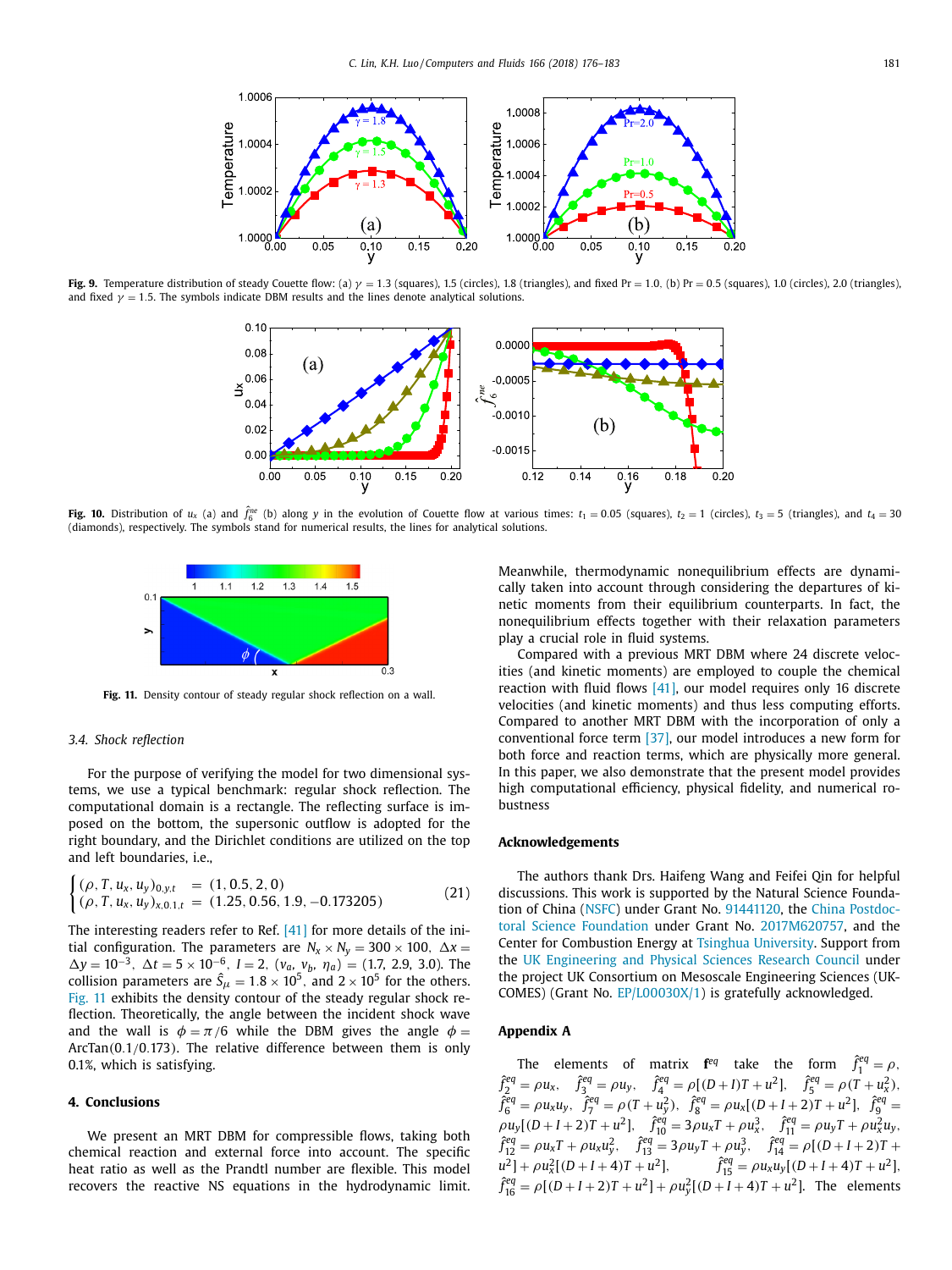<span id="page-6-0"></span>of matrix **M** read  $M_{1i} = 1$ ,  $M_{2i} = v_{ix}$ ,  $M_{3i} = v_{iy}$ ,  $M_{4i} = v_i^2 + \eta_i^2$ ,  $M_{5i} = v_{ix}^2$ ,  $M_{6i} = v_{ix}v_{iy}$ ,  $M_{7i} = v_{iy}^2$ ,  $M_{8i} = (v_i^2 + \eta_i^2)v_{ix}$ ,  $M_{9i} =$  $(v_i^2 + \eta_i^2)v_{iy}$ ,  $M_{10i} = v_{ix}^3$ ,  $M_{11i} = v_{ix}^2v_{iy}$ ,  $M_{12i} = v_{ix}v_{iy}^2$ ,  $M_{13i} = v_{iy}^3$ ,  $M_{14i} = (v_i^2 + \eta_i^2)v_{ix}^2$ ,  $M_{15i} = (v_i^2 + \eta_i^2)v_{ix}v_{iy}$ ,  $M_{16i} = (v_i^2 + \eta_i^2)v_{iy}^2$ .

Let us introduce quantities  $\hat{\mathbf{E}} = \mathbf{M} \mathbf{v} \mathbf{M}^{-1}$ ,  $\hat{\mathbf{f}} = \mathbf{M} \mathbf{f}$ ,  $\hat{\mathbf{A}} = \mathbf{M} \mathbf{A}$ ,  $\hat{\mathbf{F}} =$ **MF**,  $\hat{\mathbf{R}} = \mathbf{MR}$ . Then the first nine elements of  $\hat{\mathbf{F}}$  and  $\hat{\mathbf{R}}$  are obtained, i.e.,  $\hat{F}_1 = 0$ ,  $\hat{F}_2 = \rho a_x$ ,  $\hat{F}_3 = \rho a_y$ ,  $\hat{F}_4 = 2\rho u_x a_x + 2\rho u_y a_y$ ,  $\hat{F}_5 = 2\rho u_x a_x$ ,<br>  $\hat{F}_6 = \rho u_x a_y + \rho u_y a_x$ ,  $\hat{F}_7 = 2\rho u_y a_y$ ,  $\hat{F}_8 = 2\rho u_x (u_x a_x + u_y a_y) + \rho a_x u^2 +$  $\rho a_x(D+I+2)T$ ,  $\hat{F}_9 = 2\rho u_y(u_xa_x + u_ya_y) + \rho a_yu^2 + \rho a_y(D+I+2)T$ ,  $\hat{R}_1 = 0$ ,  $\hat{R}_2 = 0$ ,  $\hat{R}_3 = 0$ ,  $\hat{R}_4 = 2\rho\lambda'Q$ ,  $\hat{R}_5 = \rho \frac{2\lambda'Q}{D+I}$ ,  $\hat{R}_6 = 0$ ,  $\hat{R}_7 =$  $\rho \frac{2\lambda'Q}{D+I}$ ,  $\hat{R}_8 = (D+I+2)\rho u_x \frac{2\lambda'Q}{D+I}$ ,  $\hat{R}_9 = (D+I+2)\rho u_y \frac{2\lambda'Q}{D+I}$ , which are necessary in the following Chapman-Enskog analysis.

Multiplying [Eq.](#page-1-0) (1) by **M** leads to

$$
\frac{\partial \hat{\mathbf{f}}}{\partial t} + \nabla \cdot \left( \hat{\mathbf{E}} \hat{\mathbf{f}} \right) = -\hat{\mathbf{S}} \left( \hat{\mathbf{f}} - \hat{\mathbf{f}}^{eq} \right) - \hat{\mathbf{A}} + \hat{\mathbf{F}} + \hat{\mathbf{R}}, \tag{A.1}
$$

Substituting the variables' expansion,

$$
\begin{cases}\n\hat{f}_i = \hat{f}_i^{(0)} + \hat{f}_i^{(1)} + \hat{f}_i^{(2)} + \cdots \\
\frac{\partial}{\partial t} = \frac{\partial}{\partial t_1} + \frac{\partial}{\partial t_2} + \cdots \\
\nabla = \nabla_1 \Leftrightarrow \frac{\partial}{\partial r_\alpha} = \frac{\partial}{\partial r_{1\alpha}} \\
\hat{A}_i = \hat{A}_{1i}, \ \hat{F}_i = \hat{F}_{1i}, \ \hat{R}_i = \hat{R}_{1i},\n\end{cases} \tag{A.2}
$$

into Eq. (A.1) gives

$$
\hat{\mathbf{f}}^{(0)} = \hat{\mathbf{f}}^{eq},\tag{A.3}
$$

$$
\left(\frac{\partial}{\partial t_1} + \hat{\mathbf{E}} \cdot \nabla_1\right) \hat{\mathbf{f}}^{(0)} = -\hat{\mathbf{S}} \hat{\mathbf{f}}^{(1)} - \hat{\mathbf{A}} + \hat{\mathbf{F}} + \hat{\mathbf{R}},\tag{A.4}
$$

$$
\frac{\partial}{\partial t_2} \mathbf{\hat{f}}^{(0)} + \left( \frac{\partial}{\partial t_1} + + \mathbf{\hat{E}} \cdot \nabla_1 \right) \mathbf{\hat{f}}^{(1)} = -\mathbf{\hat{S}} \mathbf{\hat{f}}^{(2)},\tag{A.5}
$$

with  $f_i^{(k)} = O(\varepsilon^k)$ ,  $\partial/\partial t_k = O(\varepsilon^k)$ ,  $\partial/\partial r_{1\alpha} = O(\varepsilon)$ ,  $A_{1i} = O(\varepsilon)$ ,  $F_{1i} =$  $O(\varepsilon)$ ,  $\overline{R}_{1i} = O(\varepsilon)$ ,  $l = 1, 2, \dots$ , and  $r_{\alpha} = x$ , *y*. Here  $\varepsilon$  corresponds to the Knudsen number.

From Eqs.  $(A.3)$  to  $(A.4)$ , we obtain

$$
\frac{\partial \hat{f}_1^{eq}}{\partial t_1} + \frac{\partial \hat{f}_2^{eq}}{\partial x_1} + \frac{\partial \hat{f}_3^{eq}}{\partial y_1} = -\hat{S}_1 \hat{f}_1^{(1)} + \hat{F}_1 + \hat{R}_1,\tag{A.6}
$$

$$
\frac{\partial \hat{f}_2^{eq}}{\partial t_1} + \frac{\partial \hat{f}_5^{eq}}{\partial x_1} + \frac{\partial \hat{f}_6^{eq}}{\partial y_1} = -\hat{S}_2 \hat{f}_2^{(1)} + \hat{F}_2 + \hat{R}_2, \tag{A.7}
$$

$$
\frac{\partial \hat{f}_3^{eq}}{\partial t_1} + \frac{\partial \hat{f}_6^{eq}}{\partial x_1} + \frac{\partial \hat{f}_7^{eq}}{\partial y_1} = -\hat{S}_3 \hat{f}_3^{(1)} + \hat{F}_3 + \hat{R}_3, \tag{A.8}
$$

$$
\frac{\partial \hat{f}_4^{eq}}{\partial t_1} + \frac{\partial \hat{f}_8^{eq}}{\partial x_1} + \frac{\partial \hat{f}_9^{eq}}{\partial y_1} = -\hat{S}_4 \hat{f}_4^{(1)} + \hat{F}_4 + \hat{R}_4, \tag{A.9}
$$

$$
\frac{\partial \hat{f}_5^{eq}}{\partial t_1} + \frac{\partial \hat{f}_{10}^{eq}}{\partial x_1} + \frac{\partial \hat{f}_{11}^{eq}}{\partial y_1} = -\hat{S}_5 \hat{f}_5^{(1)} + \hat{F}_5 + \hat{R}_5, \tag{A.10}
$$

$$
\frac{\partial \hat{f}_6^{eq}}{\partial t_1} + \frac{\partial \hat{f}_{11}^{eq}}{\partial x_1} + \frac{\partial \hat{f}_{12}^{eq}}{\partial y_1} = -\hat{S}_6 \hat{f}_6^{(1)} + \hat{F}_6 + \hat{R}_6, \tag{A.11}
$$

$$
\frac{\partial \hat{f}_7^{eq}}{\partial t_1} + \frac{\partial \hat{f}_{12}^{eq}}{\partial x_1} + \frac{\partial \hat{f}_{13}^{eq}}{\partial y_1} = -\hat{S}_7 \hat{f}_7^{(1)} + \hat{F}_7 + \hat{R}_7,\tag{A.12}
$$

$$
\frac{\partial \hat{f}_8^{eq}}{\partial t_1} + \frac{\partial \hat{f}_{14}^{eq}}{\partial x_1} + \frac{\partial \hat{f}_{15}^{eq}}{\partial y_1} = -\hat{S}_8 \hat{f}_8^{(1)} - \hat{A}_8 + \hat{F}_8 + \hat{R}_8, \tag{A.13}
$$

$$
\frac{\partial \hat{f}_9^{eq}}{\partial t_1} + \frac{\partial \hat{f}_{15}^{eq}}{\partial x_1} + \frac{\partial \hat{f}_{16}^{eq}}{\partial y_1} = -\hat{S}_9 \hat{f}_9^{(1)} - \hat{A}_9 + \hat{F}_9 + \hat{R}_9. \tag{A.14}
$$

From Eqs.  $(A.3)$  to  $(A.5)$ , we get

$$
\frac{\partial \hat{f}_1^{eq}}{\partial t_2} + \frac{\partial \hat{f}_1^{(1)}}{\partial t_1} + \frac{\partial \hat{f}_2^{(1)}}{\partial x_1} + \frac{\partial \hat{f}_3^{(1)}}{\partial y_1} = -\hat{S}_1 \hat{f}_1^{(2)},\tag{A.15}
$$

$$
\frac{\partial \hat{f}_2^{eq}}{\partial t_2} + \frac{\partial \hat{f}_2^{(1)}}{\partial t_1} + \frac{\partial \hat{f}_5^{(1)}}{\partial x_1} + \frac{\partial \hat{f}_6^{(1)}}{\partial y_1} = -\hat{S}_2 \hat{f}_2^{(2)},\tag{A.16}
$$

$$
\frac{\partial \hat{f}_3^{eq}}{\partial t_2} + \frac{\partial \hat{f}_3^{(1)}}{\partial t_1} + \frac{\partial \hat{f}_6^{(1)}}{\partial x_1} + \frac{\partial \hat{f}_7^{(1)}}{\partial y_1} = -\hat{S}_3 \hat{f}_3^{(2)},\tag{A.17}
$$

$$
\frac{\partial \hat{f}_4^{eq}}{\partial t_2} + \frac{\partial \hat{f}_4^{(1)}}{\partial t_1} + \frac{\partial \hat{f}_8^{(1)}}{\partial x_1} + \frac{\partial \hat{f}_9^{(1)}}{\partial y_1} = -\hat{S}_4 \hat{f}_4^{(2)}.
$$
 (A.18)

Adding Eqs.  $(A.6)$ – $(A.9)$  and  $(A.15)$ – $(A.18)$  results in the following equations,

$$
\frac{\partial \hat{f}_1^{eq}}{\partial t} + \frac{\partial \hat{f}_2^{eq}}{\partial x} + \frac{\partial \hat{f}_3^{eq}}{\partial y} = \hat{F}_1 + \hat{R}_1,\tag{A.19}
$$

$$
\frac{\partial \hat{f}_2^{eq}}{\partial t} + \frac{\partial}{\partial x} \left( \hat{f}_5^{eq} + \hat{f}_5^{(1)} \right) + \frac{\partial}{\partial y} \left( \hat{f}_6^{eq} + \hat{f}_6^{(1)} \right) = \hat{F}_2 + \hat{R}_2, \tag{A.20}
$$

$$
\frac{\partial \hat{f}_3^{eq}}{\partial t} + \frac{\partial}{\partial x} \left( \hat{f}_6^{eq} + \hat{f}_6^{(1)} \right) + \frac{\partial}{\partial y} \left( \hat{f}_7^{eq} + \hat{f}_7^{(1)} \right) = \hat{F}_3 + \hat{R}_3, \tag{A.21}
$$

$$
\frac{\partial \hat{f}_4^{eq}}{\partial t} + \frac{\partial}{\partial x} \left( \hat{f}_8^{eq} + \hat{f}_8^{(1)} \right) + \frac{\partial}{\partial y} \left( \hat{f}_9^{eq} + \hat{f}_9^{(1)} \right) = \hat{F}_4 + \hat{R}_4.
$$
 (A.22)

Using the expressions of  $\hat{f}^{eq}_i$ ,  $\hat{F}^{eq}_i$ ,  $\hat{R}^{eq}_i$ , and Eqs. (A.10)–(A.14), we obtain the NS equations,

$$
\frac{\partial \rho}{\partial t} + \frac{\partial j_{\alpha}}{\partial r_{\alpha}} = 0, \tag{A.23}
$$

$$
\frac{\partial j_{\alpha}}{\partial t} + \frac{\partial p}{\partial r_{\alpha}} + \frac{\partial}{\partial r_{\beta}} (\rho u_{\alpha} u_{\beta} + P_{\alpha \beta}) = \rho a_{\alpha}, \qquad (A.24)
$$

$$
\frac{\partial \xi}{\partial t} + \frac{\partial (\xi + 2p)u_{\alpha}}{\partial r_{\alpha}} - 2\frac{\partial}{\partial r_{\beta}} \left[ \kappa_{\beta} \frac{\partial T}{\partial r_{\beta}} - P_{\alpha\beta} u_{\alpha} \right] = 2\rho u_{\alpha} a_{\alpha} + 2\rho \lambda' Q,
$$
\n(A.25)

where  $j_{\alpha} = \rho u_{\alpha}$  is the momentum in  $\alpha$  direction, and  $\xi = (D + \alpha)$ *I*) $\rho T + \rho u^2$  is twice the total energy, with

$$
P_{xx} = -\frac{\rho T}{\hat{S}_5} \left( 2\frac{\partial u_x}{\partial x} - \frac{2}{D+I} \frac{\partial u_x}{\partial x} - \frac{2}{D+I} \frac{\partial u_y}{\partial y} \right) = \hat{f}_5^{(1)}, \tag{A.26}
$$

$$
P_{xy} = P_{yx} = -\frac{\rho T}{\hat{S}_6} \left( \frac{\partial u_x}{\partial y} + \frac{\partial u_y}{\partial x} \right) = \hat{f}_6^{(1)}, \tag{A.27}
$$

$$
P_{yy} = -\frac{\rho T}{\hat{S}_7} \left( 2 \frac{\partial u_y}{\partial y} - \frac{2}{D+I} \frac{\partial u_x}{\partial x} - \frac{2}{D+I} \frac{\partial u_y}{\partial y} \right) = \hat{f}_7^{(1)}, \tag{A.28}
$$

$$
\kappa_x = \left(\frac{D+I}{2} + 1\right) \frac{\rho T}{\hat{S}_8},\tag{A.29}
$$

$$
\kappa_y = \left(\frac{D+I}{2} + 1\right) \frac{\rho T}{\hat{S}_9},\tag{A.30}
$$

which reduce to

$$
P_{\alpha\beta} = -\mu \left( \frac{\partial u_{\alpha}}{\partial r_{\beta}} + \frac{\partial u_{\beta}}{\partial r_{\alpha}} - \frac{2}{3} \frac{\partial u_{\chi}}{\partial r_{\chi}} \delta_{\alpha\beta} \right) - \mu_{B} \frac{\partial u_{\chi}}{\partial r_{\chi}} \delta_{\alpha\beta}, \tag{A.31}
$$